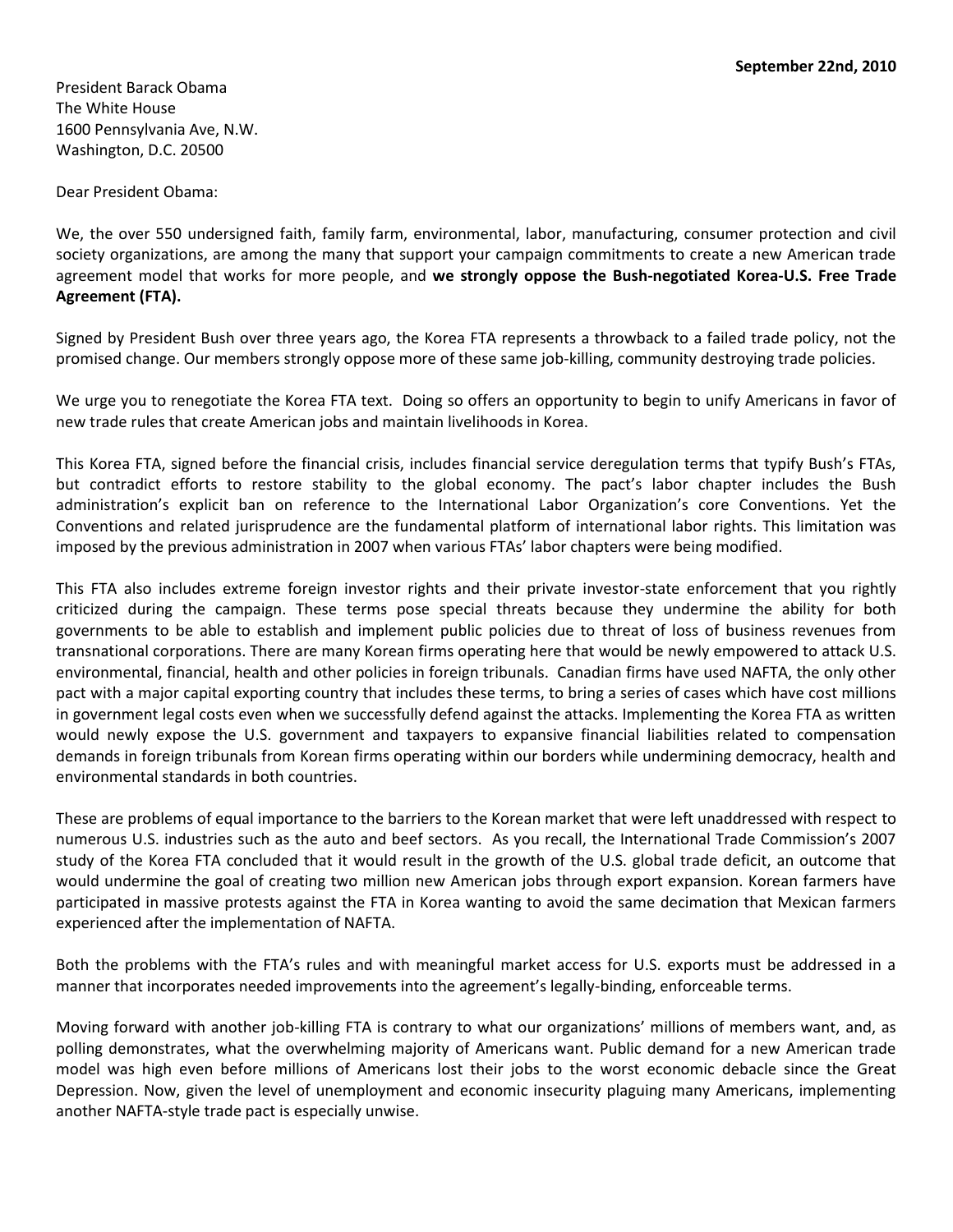As a roadmap for renegotiating the most problematic provisions of the Korea FTA text, we encourage you to consider the Trade Reform, Accountability, Development and Employment (TRADE) Act, which has the support of over 150 members of Congress, including a majority of House Democrats.

We strongly agree with your statements that America needs a new trade agreement model that works for the majority, not just the special interests. We cannot support outdated trade agreements, such as Bush's Korea FTA, that benefit serial offshoring multinational corporations at the expense of America's small businesses, workers and farmers and the environmental, health and public interest laws on which all Americans and Koreans rely. We hope that you will renegotiate the most damaging aspects of the Korea FTA. **If it is brought before Congress without the needed changes, we will work to defeat it.**

## **Sincerely,**

## **National Organizations**

Alliance for Democracy Allies of Peace Americans for Democratic Action Assoc. of Internally Displaced Afro-Colombians (AFRODES - USA) Assoc. of Western Pulp & Paper Workers Black Alliance for Just Immigration Campaign for America's Future Center for Human Rights and Constitutional Law CIP Americas Program Citizens Trade Campaign Civil Liberties Defense Center Coalition for a Prosperous America Coalition of Labor Union Women (CLUW) Cogent Strategies, LLC Columbian Center for Advocacy and Outreach Communications Workers of America Democratic Socialists of America Fellowship of Reconciliation Friends of the Earth U.S. Global Exchange Grassroots International Guatemala Human Rights Commission **IATPAction** Institute for Local Self Reliance Int. Association of Machinists and Aerospace Workers Int. Brotherhood of Boilermakers Int. Brotherhood of Electrical Workers Int. Brotherhood of Teamsters Int. Labor Rights Forum (ILRF) Int. Union, United Automobile, Aerospace & Agricultural Implement Workers of America (UAW) Labor Council for Latin American Advancement (LCLAA) Labor Network for Sustainability Latin America Solidarity Center League of Rural Voters Liberty Tree Foundation Maryknoll Office for Global Concerns Mingas-FTA Multi-Duti Manufacturing, Inc. National Family Farm Coalition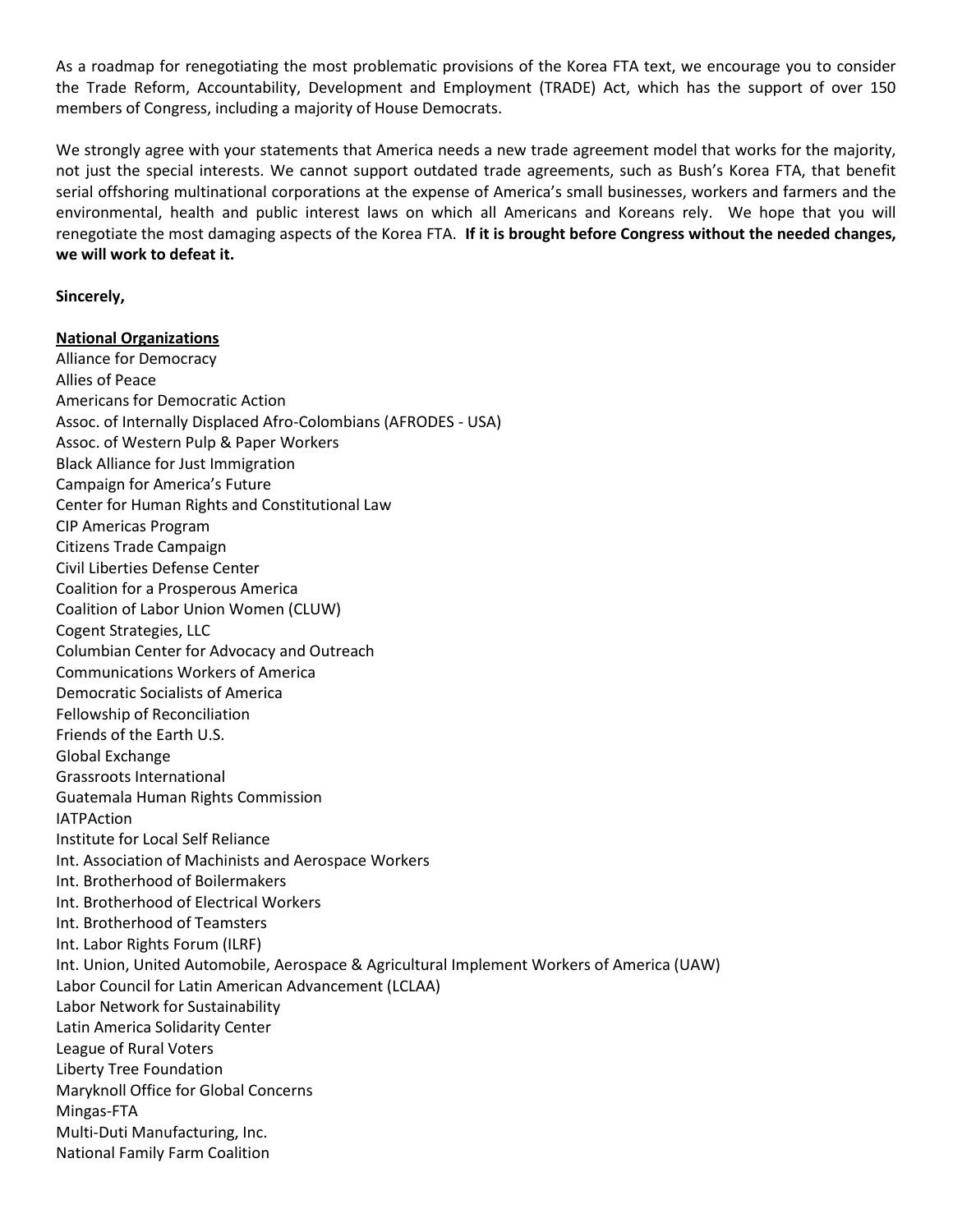National Labor Committee Network for Environmental & Economic Responsibility, United Church of Christ NETWORK, A National Catholic Social Justice Lobby Nicaragua-US Friendship Office No More Sweatshops Oakland Institute Oblates of Mary Immaculate, Justice Peace/Integrity of Creation Office Presbyterian Church (U.S.A.), Office of Public Witness Progressive Democrats of America Progressive States Network Public Citizens Global Trade Watch Ranchers - Cattlemen's Action Legal Fund, United Stockgrowers of America (R-CALF, USA) Reform Party USA Resource Center of the Americas SHARE Sustainable Harvest International SweatFree Communities The Development Group for Alternative Policies The Working Family Radio Network Think. Pray. Act. U.S.- El Salvador Sister Cities United Church of Christ Justice and Witness Ministries United Electrical, Radio and Machine Workers of America (UE) United Methodist Church, General Board of Church & Society United Steelworkers United Students Against Sweatshops US Economy/Smart Globalization Initiative, New America Foundation Voices for a Sustainable Future Witness for Peace

## **State and Local Organizations**

Adirondack Labor-Religion Coalition Across the Americas (Chicago, IL) AFSCME Council 31 AFSCME Council 4 AFSCME Local 1550 AFSCME Local 189 AFSCME Local 3135 AFSCME Local 3214 AFSCME Local 34 Alabama AFL-CIO Albany County Central Federation Of Labor Albany/Capitol District LCLAA (Albany, NY) Alliance for Democracy — Portland Chapter Alliance@IBM - Communications Workers of America, Local 1701 (Johnson City, NY) Allied Printing Trades Council of Texas American Federation of Government Employees Local 3937 American Postal Workers Union, Minneapolis Area Local American Postal Workers Union Local 458 (Maine) American Postal Workers Union, Southern Oregon Area Local Amigos Andes Gifts Arizona Fair Trade Coalition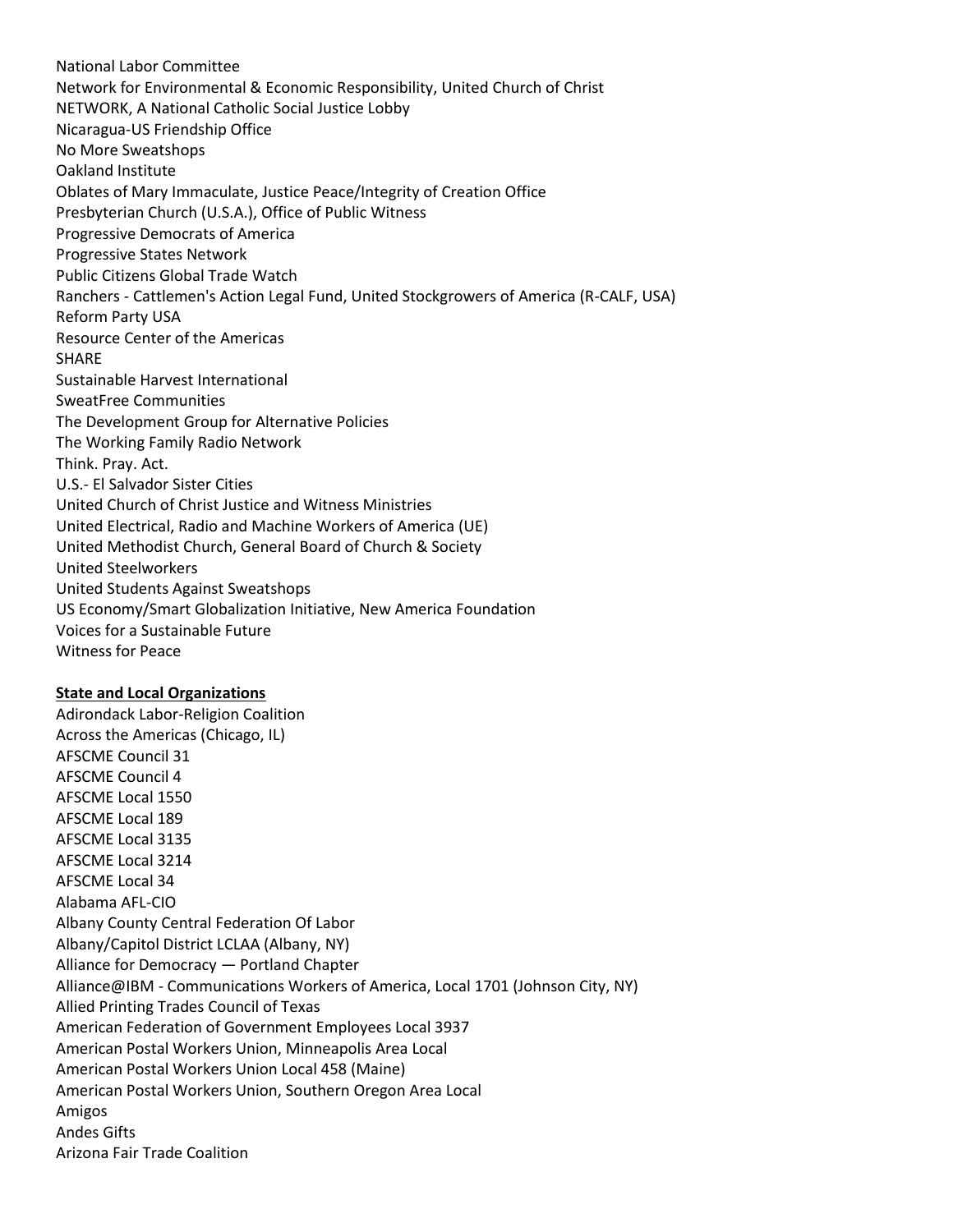Arizona State Council of Machinists (Phoenix, AZ) Ashtabula County (Ohio) Central Labor Council Association of Pulp and Paper Workers Local 183 Association of Western Pulp & Paper Workers Atlanta-North Georgia Labor Council (GA) Austin Fair Trade Coalition Austin Central Labor Council (TX) BCTGM Local 167G BCTGM Local 369G Bend-Condega Sister Cities Project Blackhawk Labor Council (Waterloo, IA) Boilermakers Local Lodge No.13 Border Agricultural Workers Project Building & Construction Trades Ohio Council California Church Impact California Fair Trade Coalition California Labor Federation Cannon River Heritage Farm, LLC Capital District Labor Religion Coalition Carolina Interfaith Task Force on Central America (Raleigh, NC) Center for Sustainable Living (Bloomington, IN) Central Florida Jobs with Justice Central Indiana Jobs with Justice (Indianapolis, IN) Central Maine Labor Council Central New Mexico Labor Council (Albuquerque, NM) Central Ohio Labor Council Central Ohio SOAR Central Wabash Valley Building and Constructions Trade Council (IN) Chicago Fair Trade (Chicago, IL) Chicago Midwest Workers United Regional Joint Board Chicago Regional Council of Carpenters, United Brotherhood of Carpenters (IL) Chisago County Labor Assembly (MN) Citizen Action Coalition (Indianapolis, IN) Citizens For Equal Trade (MA) Civil Liberties Defense Center Cleveland Jobs with Justice Coalition of Labor Union Women, Chicago (Chicago, IL) Colombia Vive (Boston, MA) Colorado Machinists Council, Int. Assoc. of Machinists & Aerospace Workers (Denver, CO) Committee on Fair Trade - New York City LCLAA Communication Workers of America, Local 6132 Communications Workers of America, District 1 (NY, NJ, CT, RI, MA, NH, VT, ME) Communications Workers of America, District 13 Communications Workers of America, District 4 Communications Workers of America, District 7 Communications Workers of America, Iowa State Council (Dubuque, IA) Communications Workers of America, Local 4250 (Chicago, IL) Communications Workers of America, Local 4250, Retired Members' Chapter Communications Workers of America, Local 4900 (Indianapolis, IN) Communications Workers of America, Local 7026 (Tucson, AZ) Communications Workers of America, Local 7108 (Waterloo, IA) Communications Workers of America, Local 7110 (Dubuque, IA) Communications Workers of America, Minnesota State Council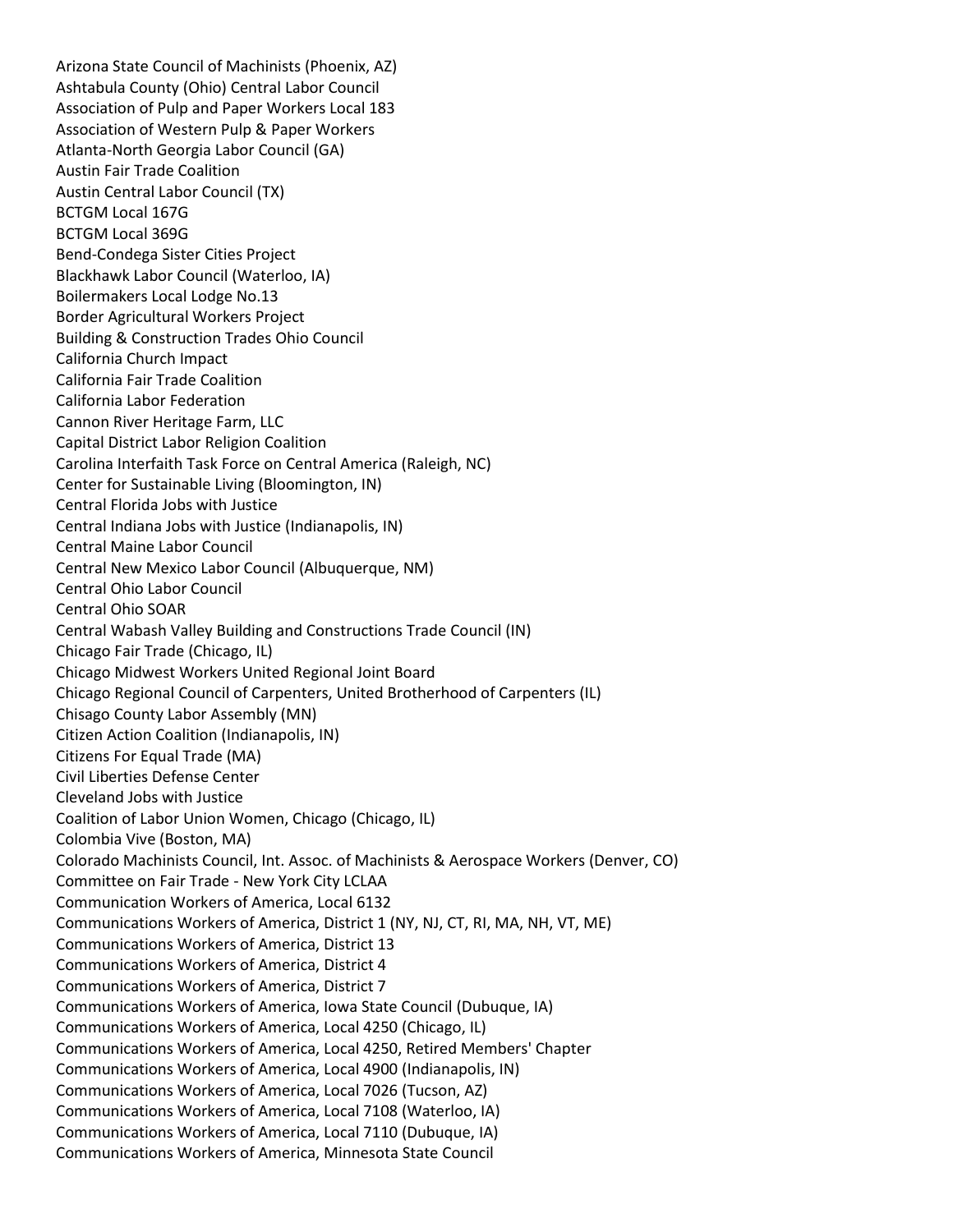Community Alliance for Global Justice – CAGJ (WA) Community Alliance of Lane County Confederation of Northern Illinois Peace Groups (IL) Crawford-Richland Central Labor Council Cumberland Countians for Peace & Justice Dallas AFL-CIO Central Labor Council Dallas Peace Center DeKalb Interfaith Network for Peace and Justice (IL) Democratic Socialists of Central Ohio East Henderson Farm Eastern Maine Labor Council Economic Justice Action Group of the First Unitarian Church (OR) Educating for Justice El Paso Building & Construction Trades Council Eugene Latin America Solidarity Committee Eugene/Springfield Solidarity Network Family Farm Defenders (WI) Fair Labor Action Committee (University of Houston) Finishes, LTD (CO) Florida AFL-CIO Florida Alliance for Retired Americans Florida Fair Trade Coalition Food AND Medicine Food for Maine's Future Fort Worth Building & Construction Trades Council Fox Valley Citizens for Peace and Justice (Geneva, IL) Franciscan Sisters of Little Falls Justice, Peace & Integrity of Creation Commission Friends of Sweatfree Berkeley Georgia AFL-CIO (Atlanta, GA) Georgia Rural Urban Summit (Decatur, GA) Global Justice for Animals and the Environment (New York) Golden Ponds Farm, Inc (AR) Goodhue/Wabasha Labor Assembly (MN) Graduate Teaching Fellows Federation AFT/AFL-CIO Local 3544 Graphic Communications Conference / International Greater Columbus Jobs With Justice (Ohio) Greater Kansas City Fair Trade Coalition (MO/KS) Greater New York City Labor-Religion Coalition Grow Jobs Connecticut (CT) Harris County AFL-CIO Central Labor Council Heat & Frost Insulators & Allied Workers Local 21 Heat & Frost Insulators & Allied Workers Local 22 Heat & Frost Insulators & Allied Workers Local 66 Heat & Frost Insulators & Allied Workers Local 87 Houston Coalition of Working People and the Poor Houston Globalization Council Houston Gulf Coast Building & Construction Trades Council Hudson County Central Labor Council (Hudson City, NJ) Indiana Alliance for Democracy Indiana Construction Conference, International Brotherhood of Electrical Workers (IN) Indiana State AFL-CIO (Indianapolis, IN) Indiana State Building and Construction Trades Council (Indianapolis, IN) International Association of Machinists & Aerospace Workers, District Lodge 26 – Connecticut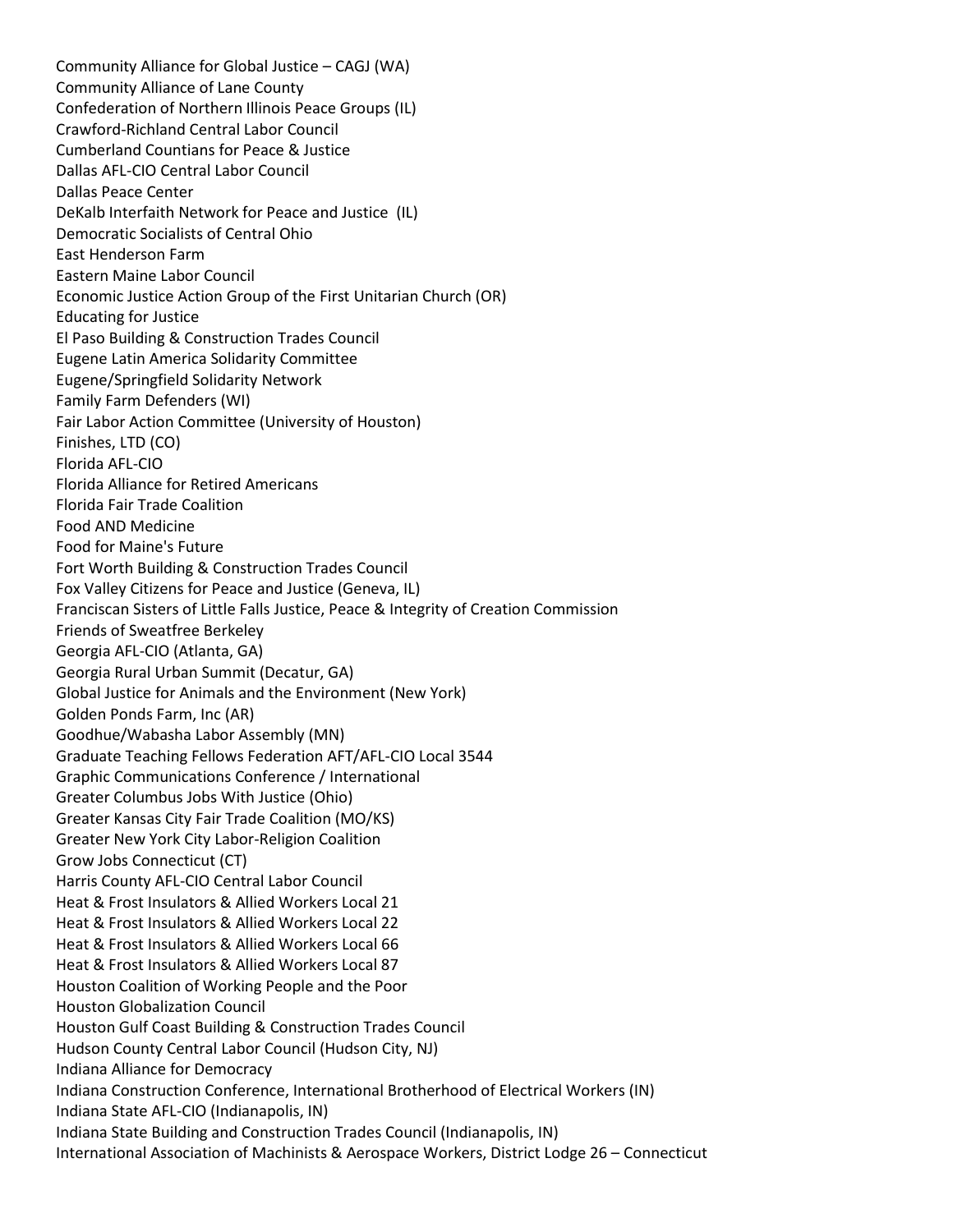International Association of Machinists & Aerospace Workers, District Lodge 751 International Association of Machinists & Aerospace Workers, District Lodge 90 (Indianapolis, IN) International Association of Machinists & Aerospace Workers, Local Lodge 153 (Evansville, IN) International Association of Machinists & Aerospace Workers, Local Lodge 1821 International Association of Machinists & Aerospace Workers, Local Lodge 519 (Phoenix, AZ) International Association of Machinists & Aerospace Workers, Local Lodge 66 International Association of Machinists & Aerospace Workers, Local Lodge 831 (Cedar Rapids, IA) International Association of Machinists & Aerospace Workers, Local Lodge S-7 International Association of Machinists & Aerospace Workers, Local Lodge 126 (Hinsdale, IL) International Association of Machinists & Aerospace Workers, District W3 (ND, MN, WI, MI) International Association of Machinists, District Lodge 66 (La Crosse, WI) International Association of Machinists, District 9 (Bridgeton, Missouri) International Association of Machinists, Minnesota State Council International Association of Machinists, Woodworkers District Lodge W1 International Brotherhood of Boilermakers Local 28 (Bayonne, NJ) International Brotherhood of Electrical Workers District 3 (DE, PA, NJ, NY) International Brotherhood of Electrical Workers District 5 (LA, MS, AL, GA, FL) International Brotherhood of Electrical Workers Indiana Conference International Brotherhood of Electrical Workers Local 106 (Jamestown, NY) International Brotherhood of Electrical Workers Local 1151 International Brotherhood of Electrical Workers Local 1253 International Brotherhood of Electrical Workers Local 130 (Metarie, LA) International Brotherhood of Electrical Workers Local 1316 (Macon, GA) International Brotherhood of Electrical Workers Local 139 (Elmira, NY) International Brotherhood of Electrical Workers Local 1531 (Albany, GA) International Brotherhood of Electrical Workers Local 176 (Joliet, IL) International Brotherhood of Electrical Workers Local 1805 (Baltimore, MD) International Brotherhood of Electrical Workers Local 1837 International Brotherhood of Electrical Workers Local 191 International Brotherhood of Electrical Workers Local 20 International Brotherhood of Electrical Workers Local 21 (Downers Grove, IL) International Brotherhood of Electrical Workers Local 236 (Albany, NY) International Brotherhood of Electrical Workers Local 241 (Ithaca, NY) International Brotherhood of Electrical Workers Local 246 International Brotherhood of Electrical Workers Local 256 International Brotherhood of Electrical Workers Local 294 International Brotherhood of Electrical Workers Local 3 (New York, NY) International Brotherhood of Electrical Workers Local 300 (South Burlington, VT) International Brotherhood of Electrical Workers Local 317 (Huntington, WV) International Brotherhood of Electrical Workers Local 35 (Hartford, CT) International Brotherhood of Electrical Workers Local 38 (Cleveland, OH) International Brotherhood of Electrical Workers Local 41 (Buffalo, NY) International Brotherhood of Electrical Workers Local 43 (Syracuse, NY) International Brotherhood of Electrical Workers Local 430 (El Paso, TX) International Brotherhood of Electrical Workers Local 46 International Brotherhood of Electrical Workers Local 479 International Brotherhood of Electrical Workers Local 481 (Indianapolis, IN) International Brotherhood of Electrical Workers Local 520 International Brotherhood of Electrical Workers Local 527 International Brotherhood of Electrical Workers Local 531 (LaPorte, IN) International Brotherhood of Electrical Workers Local 567 International Brotherhood of Electrical Workers Local 583 International Brotherhood of Electrical Workers Local 66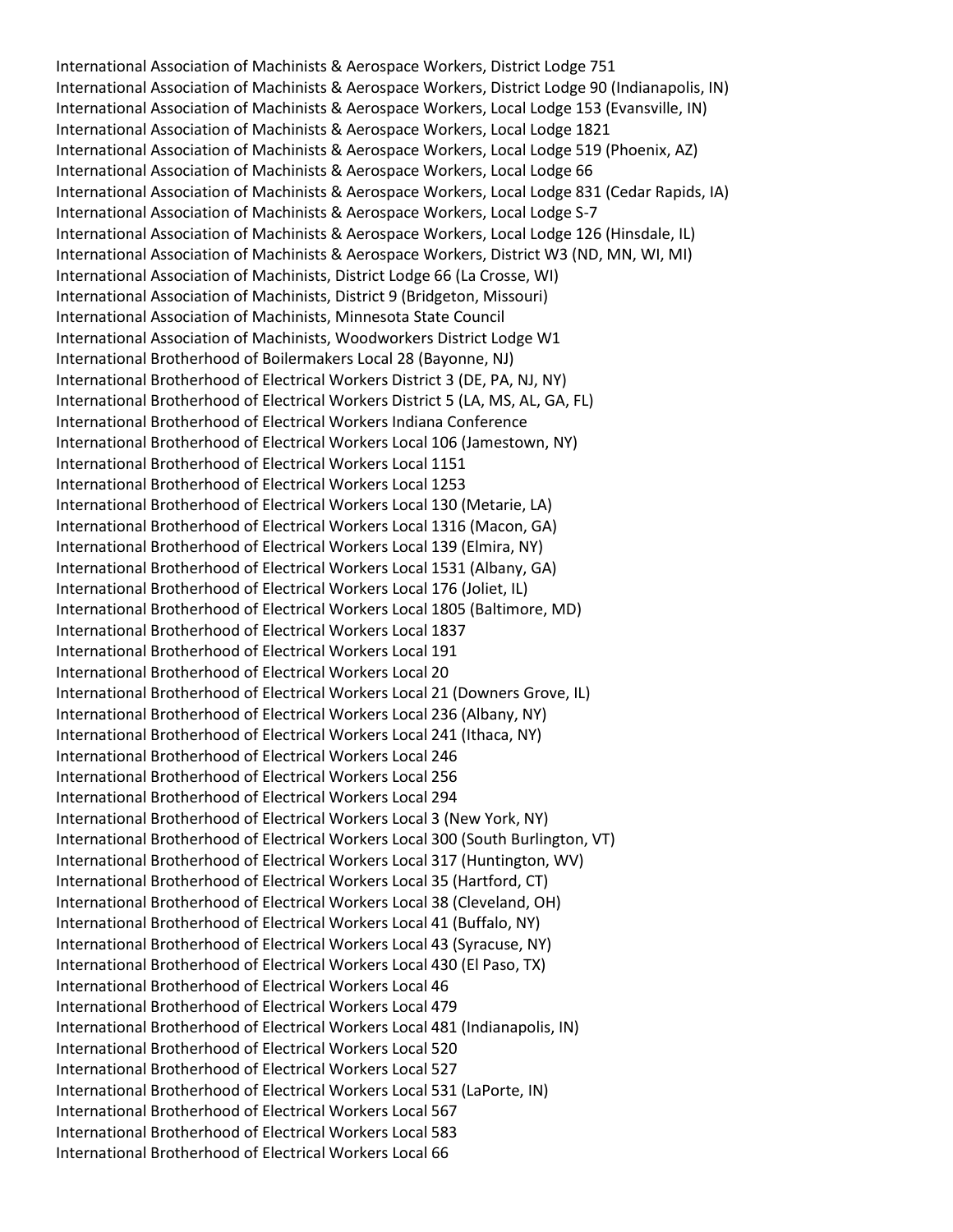International Brotherhood of Electrical Workers Local 668 (Lafayette, IN) International Brotherhood of Electrical Workers Local 697 (Hammond, IL) International Brotherhood of Electrical Workers Local 7 (Springfield, MA) International Brotherhood of Electrical Workers Local 716 International Brotherhood of Electrical Workers Local 725 (Terre Haute, IN) International Brotherhood of Electrical Workers Local 83 (Johnson City, NY) International Brotherhood of Electrical Workers Local 84 (Smyrna, GA) International Brotherhood of Electrical Workers Local 873 (Kokomo, IN) International Brotherhood of Electrical Workers Local 903 (Gulfport, MS) International Brotherhood of Electrical Workers Local 969 (Grand Junction, CO) International Union of Bricklayers and Allied Crafts, Local 33 (GA/NC/SC) International Union of Elevator Constructors Local 31 International Union of Painters and Allied Trades, District Council 11 (CT, RI, MA) International Union of Painters and Allied Trades, Local 193 (Atlanta, GA) International Union of Painters and Allied Trades, District 88 Iowa Citizen Action Network (IA) Iowa Citizens for Community Improvement (Des Moines, IA) Iowa Steel Council (Des Moines, IA) Iron Range Labor Assembly Iron Workers Local 135 Iron Workers Local 263 Iron Workers Local 482 Iron Workers Local 84 IUE-CWA Local 1140 JOBS NOW Coalition Kentucky State AFL-CIO Kickapoo Peace Circle (Viroqua, WI) Koreatown Immigrant Workers Alliance La Fuerza Unida (San Antonio, TX) Laborers District Council of MN & ND Laborers International Union Local 154 (TX) Laborers International Union Local 22 (Malden, MA) Laborers International Union Local 268 Laborers International Union Local 327 Laborers International Union Local 380 (Cambridge, MA) Laborers International Union Local 39 (Fitchburg, MA) Laborers International Union Local 758 Labor-Religion Coalition of New York State Land Stewardship Project Lane County Labor Council Latin America Solidarity Committee Laundry, Dry Cleaning, and Allied Workers Joint Board, Workers United (New York, NY) Linn-Benton-Lincoln Central Labor Council Living Wage Jobs for All – Illinois (IL) Long Island Progressive Coalition (Massapequa, NY) Maine AFL-CIO Maine Council of Senior Citizens-Alliance of Retired Americans Maine Education Association (MEA) Maine Fair Trade Campaign Maine People's Alliance Maine State Nurses Association Mankato Area Labor Assembly Marin Interfaith Task force on the Americas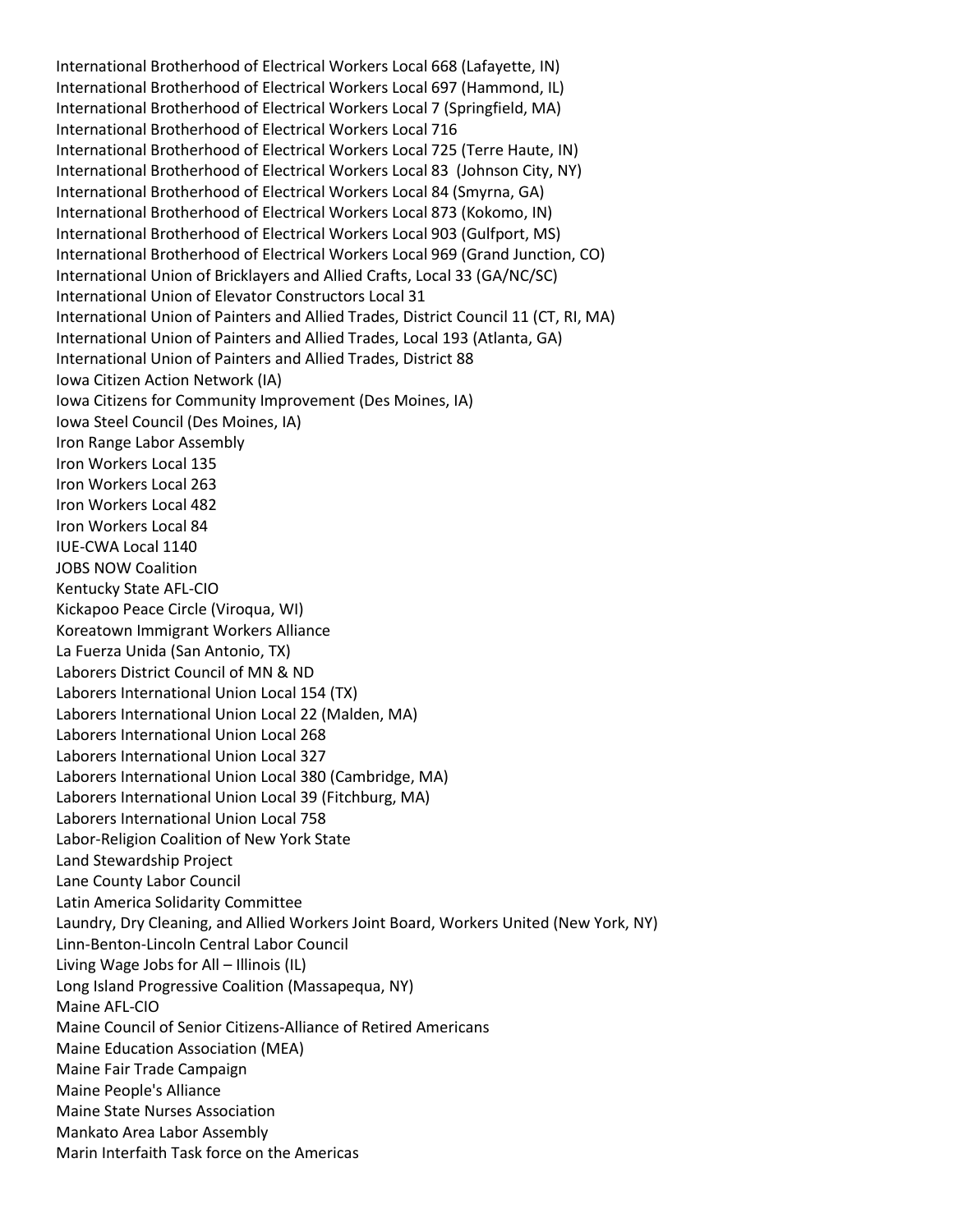Marion-Polk-Yamhill Central Labor Council Massachusetts Jobs with Justice Mercer County Central Labor Council Merrimack Valley Central Labor Council, Massachusetts AFL-CIO (Lowell, MA) Mid-Atlantic Witness for Peace Mid-Willamette Valley Jobs with Justice Milwaukee Clean Clothes Campaign Milwaukee Fair Trade Coalition Minneapolis Regional Labor Federation Minnesota AFL-CIO Minnesota Fair Trade Coalition Minnesota Independent Field Staff & Clerical Association (MIFSCA) Minnesota Industrial Union Council Mississippi AFL-CIO (Jackson, MS) Mississippi Gulf Coast Labor Council (Gulfport, MS) Mississippi Immigrants Rights Alliance (MIRA) Missouri AFL-CIO (Jefferson City, MO) Missouri Rural Crisis Center (Columbia, MO) Monterey Bay Labor Council Montgomery County AFL-CIO (TX) National Association of Letter Carriers, Branch 9 Minneapolis New Jersey Labor Against War (NJ) New Jersey State Industrial Union Council (NJ) New Jersey Work Environment Council (South Orange, NJ) New Mexico AFL-CIO (Albuquerque, NM) New York Citizens Trade Coalition New York Metropolitan Area Joint Board of Workers United Nicaragua Center for Community Action (NICCA) North Bay Labor Council North Carolina State AFL-CIO North Central States Regional Council of Carpenters North Coast Area Labor Federation (Ohio) North Florida AFL-CIO Central Labor Council Northeast Area Labor Council Northeastern Illinois Federation of Labor, AFL-CIO (Chicago, IL) Northern Valley Labor Council Northwest Ohio Area Labor Federation Northwest Oregon Labor Council Northwest Resistance Against Genetic Engineering Northwest Witness for Peace Office and Professional Employees International Union, Local 251 (Albuquerque, NM) Ohio AFL-CIO Ohio Conference on Fair Trade Ohio Federation of Teachers/AFT Operating Engineers Local 178 Oregon AFSCME Oregon Fair Trade Campaign Oregon Machinists Council Oregon New Sanctuary Movement Palm Beach AFL-CIO Central Labor Council Pascagoula Metal Trades Council (MS) Pax Christi Maine Peace and Justice Center of Sonoma County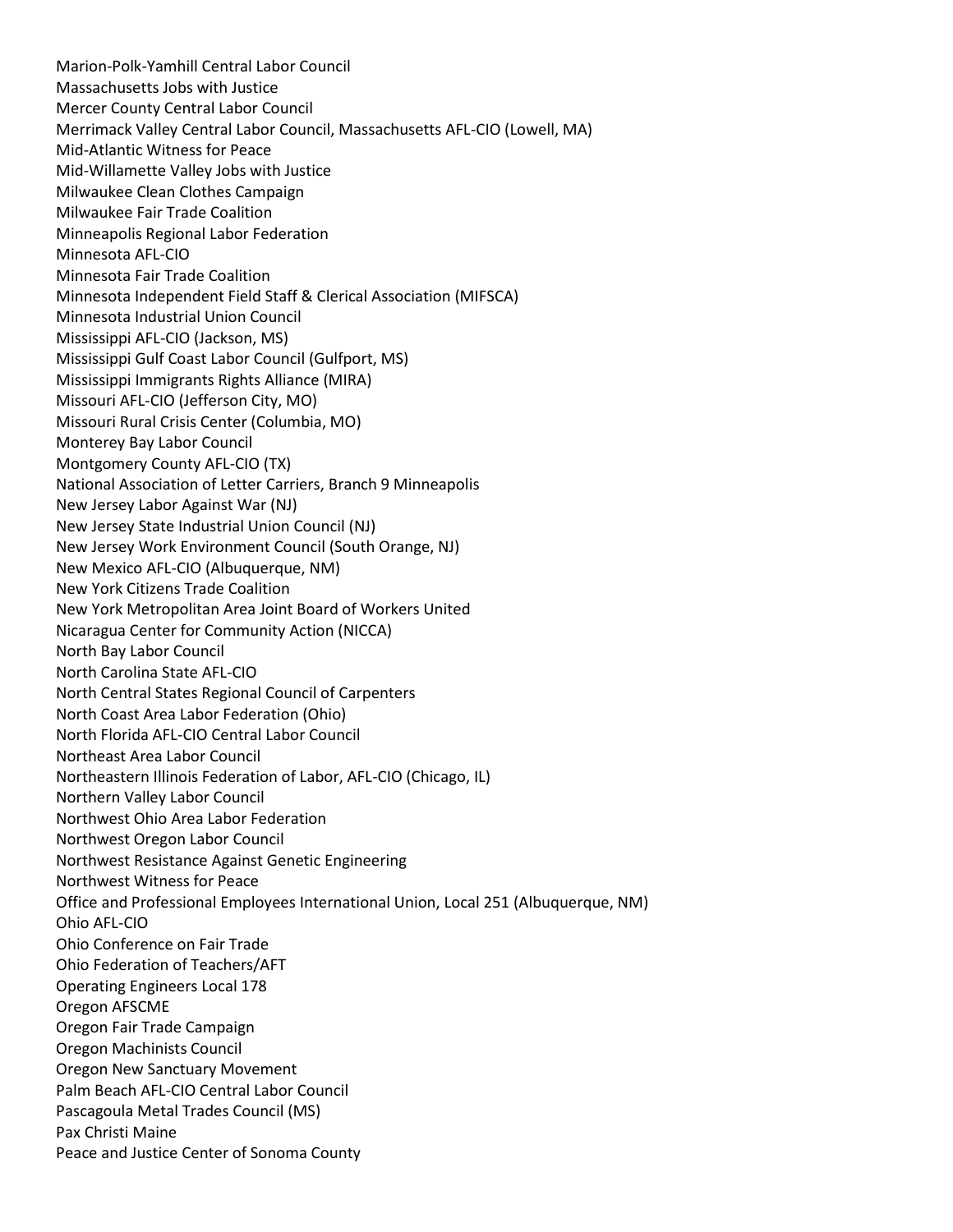Peninsula Peace and Justice Center (CA) Pennsylvania Council of Churches Pennsylvania Fair Trade Coalition People in Defense of the Earth & her Resources (PODER-Austin) Philadelphia Jobs With Justice Pioneer Valley AFL-CIO (Springfield, MA) Pipe Organs, Inc (WI) Polo Democratico Alternativo - NY Chapter Portland Central America Solidarity Committee Portland Chapter of Alliance for Democracy Portland Jobs with Justice Power in Community Alliances (PICA) Progress Ohio Progressive Democrats of America, Stanislaus (CA) Progressive Democrats of Northern Arizona (Flagstaff, AZ) Real Wealth of Portland Religious Task Force for a Living Wage (Tompkins County NY) Rhode Island Jobs with Justice (Providence, RI) Rochester & Genesee Valley Area Labor Federation, AFL-CIO Rochester Area Labor Assembly (MN) Rochester Regional Joint Board, Workers United (NY) Rocky Mountain Peace and Justice Center (Boulder, CO) Rogue Valley Oregon Action Ross-Highland (Ohio) Central Labor Council Rural Organizing Project, Oregon Saint Peter Damian Fraternity, Peace & Justice Committees, New Paltz San Bernardino / Riverside Central Labor Council San Francisco for Democracy San Mateo County Central Labor Council Savannah Regional Central Labor Council (GA) Save our Water Seattle Committee in Solidarity with the People of El Salvador (CISPES) SEIU Local 284 SEIU Local 49 SEIU Local 503 SEIU Local 63 Shawnee District AFL-CIO Council (Ohio) Sheet Metal Workers Local 17 Sheet Metal Workers Local 49 Sheet Metal Workers Local 67 Sheet Metal Workers Local 73 Sisters of Charity of Nazareth Congregational Leadership (Nazareth, KY) SOAR of Central Ohio Social Justice - Las Vegas (NV) Society of Professional Engineering Employees in Aeronautics (SPEEA) Solidarity Committee of the Capital District South Austin Coalition (Chicago, IL) South Central Indiana Jobs with Justice (Bloomington, IN) South Florida Central Labor Council Southeast MN Area Labor Council Southeastern Minnesota Alliance of Peacemakers Southern Dakota County Labor Assembly (MN) Southern Oregon Central Labor Council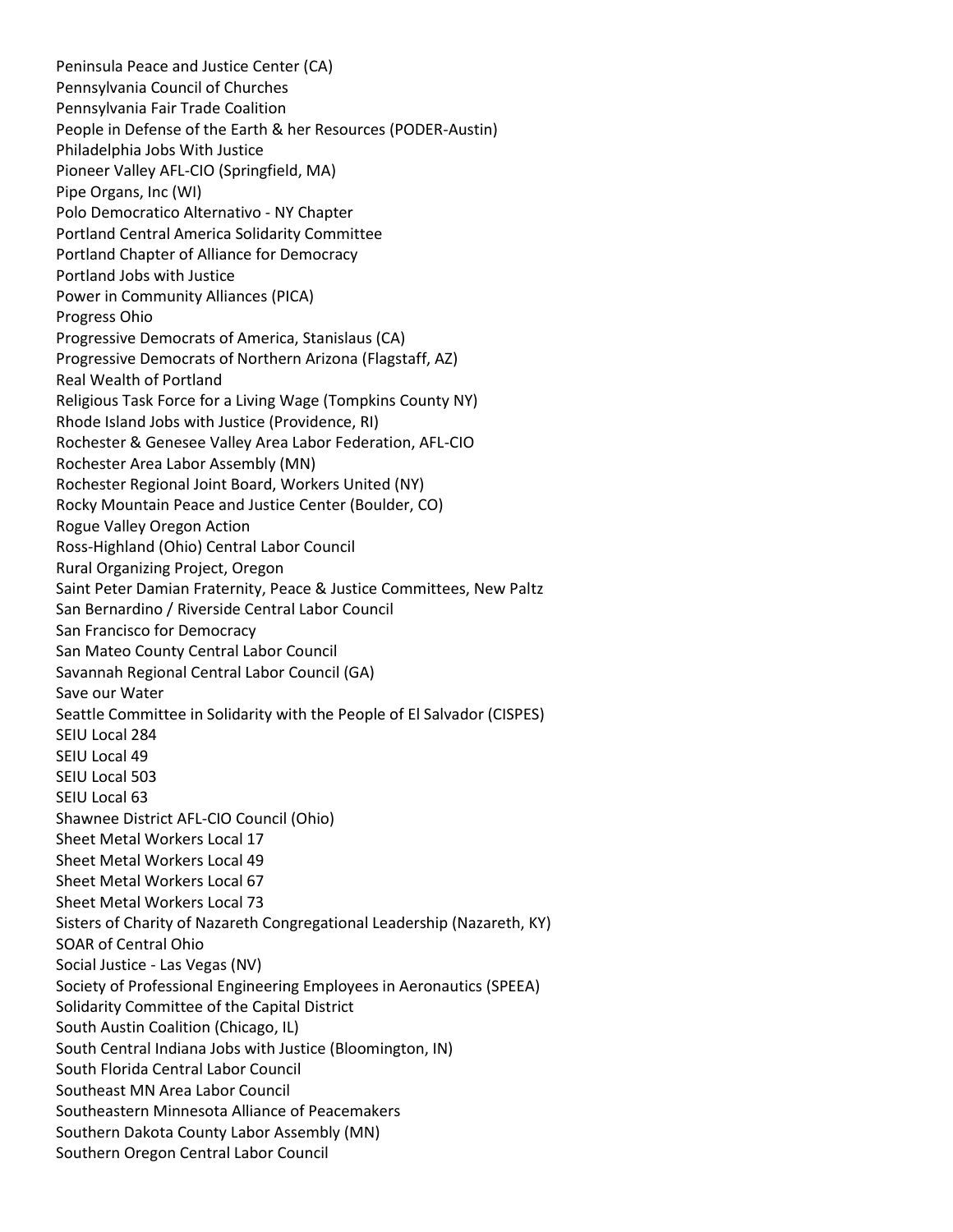Southern Oregon Jobs with Justice Southern Regional Joint Board of Workers United Southwest Organizing Project (Albuquerque, NM) Southwest Witness for Peace Sprinklerfitters Local Union 669 St. Croix Valley Labor Assembly St. Louis Inter-Faith Committee on Latin America St. Paul Labor Assembly St. Paul Regional Labor Federation Stanislaus Toulumne Central Labor Council Sustainable Agriculture of Louisville Sweat Free Houston Sweat Free Ohio Tarrant County AFL-CIO Central Labor Council Teamsters Joint Council 28 Teamsters Joint Council 37 Teamsters Joint Council 42 Teamsters Joint Council 41 (Ohio) Teamsters Joint Council 69 Teamsters Local 135 Teamsters Local 206 Teamsters Local 238 Teamsters Local 340 Teamsters Local 364 Teamsters Local 385 Teamsters Local 391 Teamsters Local 396 Teamsters Local 507 Teamsters Local 523 Teamsters Local 542 Teamsters Local 769 Teamsters Local 823 Teamsters Local 947 Teamsters Local 961 Teamsters Local 962 Teamsters Local 995 Teamsters Local 767M, Graphic Communications Conference Teamsters PN Federation Brotherhood of Maintenance of Way Division (Philadelphia, PA) Teamsters Texas State Legislative Board, BLET Texarkana Central Labor Council (TX) Texas Alliance for Retired Americans Texas AFL-CIO Texas Building & Construction Trades Council Texas Fair Trade Coalition Texas State Council of Machinists The Confederation of Northern Illinois Peace Groups (IL) The Cross Border Network (Kansas City, MO) Three-Legged Frog Environmental Club of MN Community and Technical College Tidelands Central Labor Council (TX) Trade Unionists in Solidarity with Colombia (TUSCC) (New York, NY) Triangle Labor Council (Raleigh, NC) Troy Area Labor Council, NY State AFL-CIO UA Plumbers & Pipefitters Local 716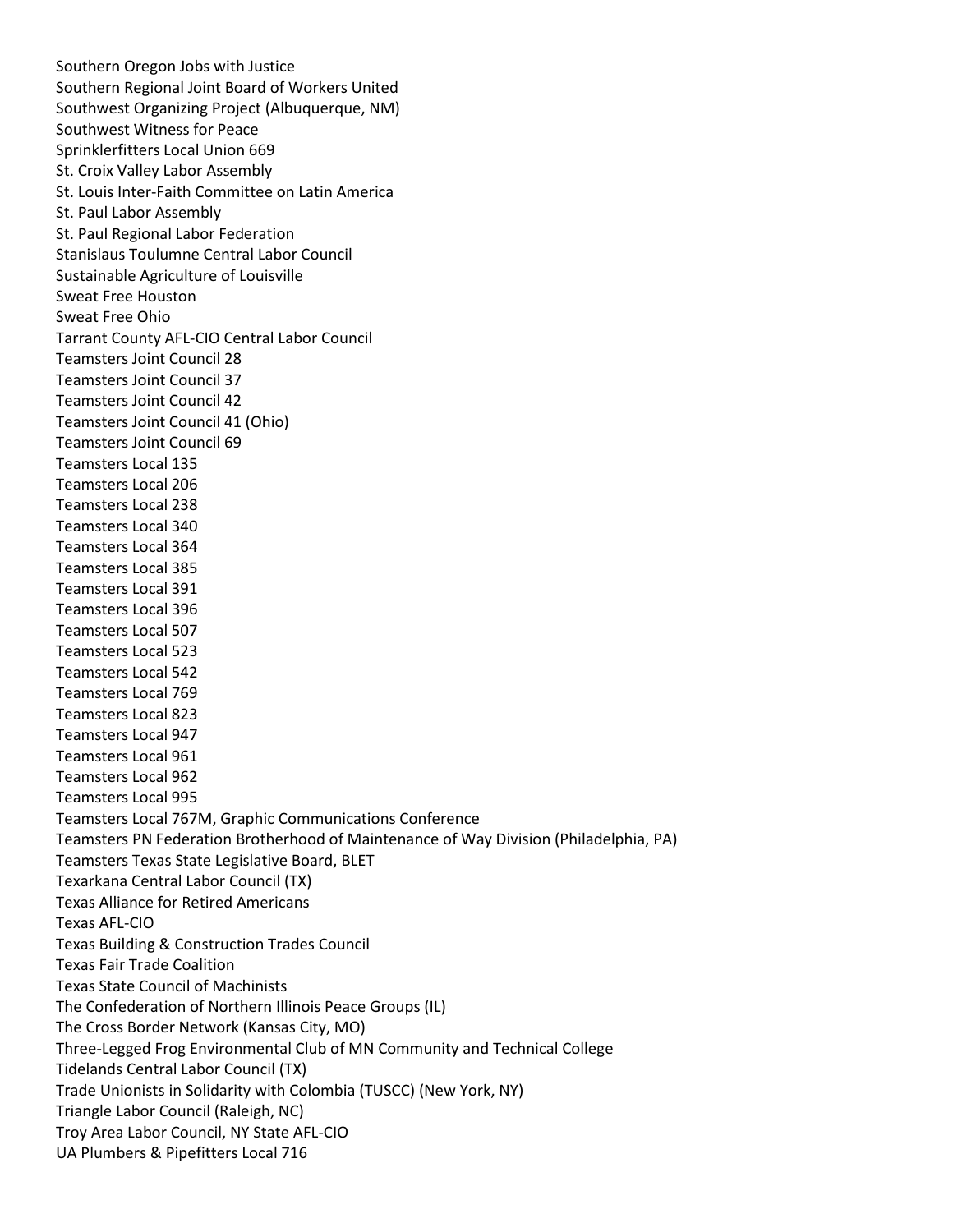UA Plumbers & Steamfitters Local 100 UA Plumbers & Steamfitters Local 146 UA Plumbers & Steamfitters Local 68 IUE-CWA Local 81359 Unique Christian Ministries UNITE HERE! Local 355 UNITE HERE! Local 362 UNITE HERE! Minnesota UNITE HERE! New England Joint Board (MA) United Brotherhood of Carpenters, Local 413 (South Bend, IN) United Brotherhood of Carpenters, Local 133 (Terre Haute, IN) United Brotherhood of Carpenters, Local 1911 (Beckley, WV) United Brotherhood of Carpenters, Local 3 (Wheeling, WV) United Brotherhood of Carpenters, Local 40 (MA) United Brotherhood of Carpenters - Texas Carpenters Regional Council United Food and Commercial Workers Local 1445 United Food and Commercial Workers Local 1546 (Chicago, IL) United Food and Commercial Workers Local 789 United Food and Commercial Workers Local 879 United Steelworkers District 1 United Steelworkers District 11 United Steelworkers District 12 United Steelworkers District 13 United Steelworkers District 4 United Steelworkers District 7 United Steelworkers District 7, Sub-District 3 (Indianapolis, IN) United Steelworkers Local 104 United Steelworkers Local 1097 United Steelworkers Local 1104 United Steelworkers Local 1148 United Steelworkers Local 1149 United Steelworkers Local 1188 United Steelworkers Local 12698 United Steelworkers Local 13-1401 United Steelworkers Local 13-1647 United Steelworkers Local 13-227 United Steelworkers Local 13-228 United Steelworkers Local 13-243 United Steelworkers Local 1330 United Steelworkers Local 13-423 United Steelworkers Local 13-836 United Steelworkers Local 169 United Steelworkers Local 200L United Steelworkers Local 2-1279 United Steelworkers Local 228 United Steelworkers Local 261 United Steelworkers Local 2958 United Steelworkers Local 324 United Steelworkers Local 330 United Steelworkers Local 365 United Steelworkers Local 4134 United Steelworkers Local 449 United Steelworkers Local 4895